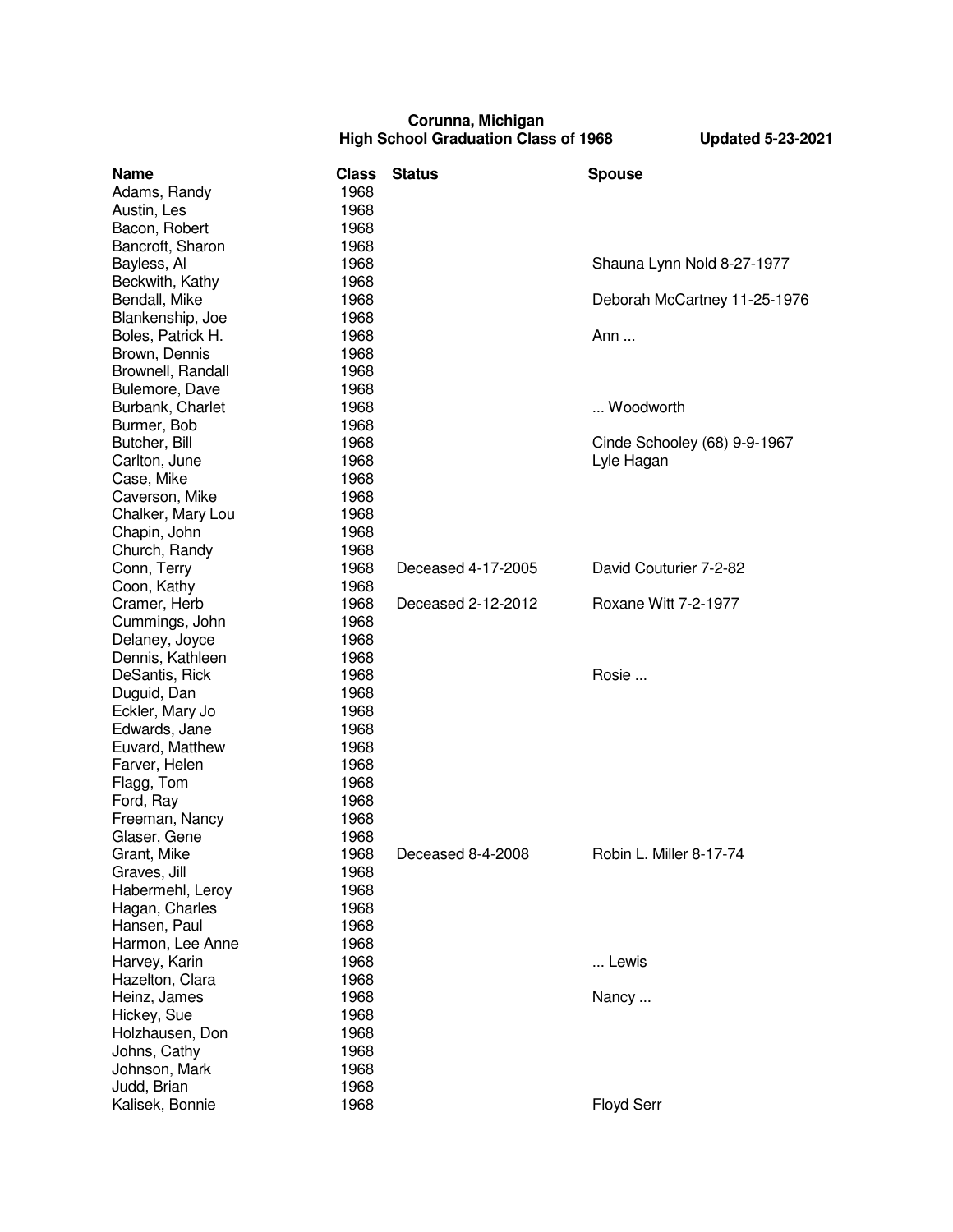| Kazen, Pat<br>Keroson, Bob<br>Ketchum, Charles<br>Keyes, Linda | 1968<br>1968<br>1968<br>1968<br>1968 | Deceased 10-6-2011  |                            |
|----------------------------------------------------------------|--------------------------------------|---------------------|----------------------------|
| Kilburn, Bonnie<br>Kolarik, Frank<br>Kuchar, Jerome            | 1968<br>1968                         | Deceased 3-12-1991  | Lorie                      |
| Kuehner, Kathleen                                              | 1968                                 |                     |                            |
| Lawrence, Carly                                                | 1968                                 |                     |                            |
| Libby, Jean                                                    | 1968                                 |                     |                            |
| Lowers, Eber                                                   | 1968                                 |                     |                            |
| Lowers, Paul                                                   | 1968                                 |                     |                            |
| Luft, Gary                                                     | 1968                                 |                     |                            |
| Macdonald, Esther                                              | 1968                                 |                     | Nyman                      |
| Machala, Jim                                                   | 1968                                 |                     |                            |
| Martin, Pat                                                    | 1968                                 |                     |                            |
| Martin, Tim                                                    | 1968                                 |                     |                            |
| Martindale, Mike                                               | 1968                                 |                     |                            |
| Matlock, Stephney                                              | 1968                                 | Deceased 12-13-2011 | Matlock;  Canute           |
| Maurer, Phil                                                   | 1968                                 |                     |                            |
| McCollum, Don<br>McKone, Dave                                  | 1968<br>1968                         |                     |                            |
| McKone, Pam                                                    | 1968                                 |                     |                            |
| McLaren, Patricia                                              | 1968                                 |                     | Manke                      |
| McMillan, Mike                                                 | 1968                                 |                     |                            |
| Meier, Elizabeth                                               | 1968                                 |                     | Robert F. McCullough       |
| Melrose, Darlene                                               | 1968                                 |                     |                            |
| Mendham, Sharon                                                | 1968                                 |                     |                            |
| Mendham, Sheryl                                                | 1968                                 |                     |                            |
| Mogg, David                                                    | 1968                                 |                     |                            |
| Monroe, Judy                                                   | 1968                                 |                     |                            |
| Moore, Barb                                                    | 1968                                 |                     |                            |
| Mrva, Don                                                      | 1968                                 |                     |                            |
| Nelson, Charles                                                | 1968                                 |                     | Betty Jo Steele (68)       |
| Nemets, Don                                                    | 1968                                 |                     |                            |
| Norton, Dick                                                   | 1968                                 |                     |                            |
| Oginsky, Terry                                                 | 1968                                 |                     |                            |
| Osika, Christine                                               | 1968<br>1968                         |                     |                            |
| Osika, Francis J. Jr.<br>Pajtas, Robert F.                     | 1968                                 | Deceased 7-17-1968  |                            |
| Pelikan, Jim                                                   | 1968                                 |                     |                            |
| Pincik, Rose                                                   | 1968                                 |                     |                            |
| Price, Jane                                                    | 1968                                 |                     |                            |
| Ringle, Bev                                                    | 1968                                 |                     |                            |
| Rodgers, Cheryl                                                | 1968                                 |                     |                            |
| Rourke, Linda                                                  | 1968                                 |                     |                            |
| Sabisch, Patricia                                              | 1968                                 |                     |                            |
| Sampson, Joseph                                                | 1968                                 | Deceased 12-20-1969 |                            |
| Sanderson, Larry                                               | 1968                                 |                     | Susan Gall 9-14-1974       |
| Schmidt, Frank H.                                              | 1968                                 |                     |                            |
| Schneider, Dona                                                | 1968                                 |                     |                            |
| Schooley, Cindy                                                | 1968                                 | Deceased 5-24-2010  | Bill Butcher (68) 9-9-1967 |
| Schultz, Bonnie Jo                                             | 1968                                 | Deceased 9-9-1991   |                            |
| Semke, Terry                                                   | 1968                                 |                     | Ken Holland                |
| Serbus, Kathleen                                               | 1968                                 | Deceased 8-19-1978  |                            |
| Sexton, Robert                                                 | 1968                                 |                     |                            |